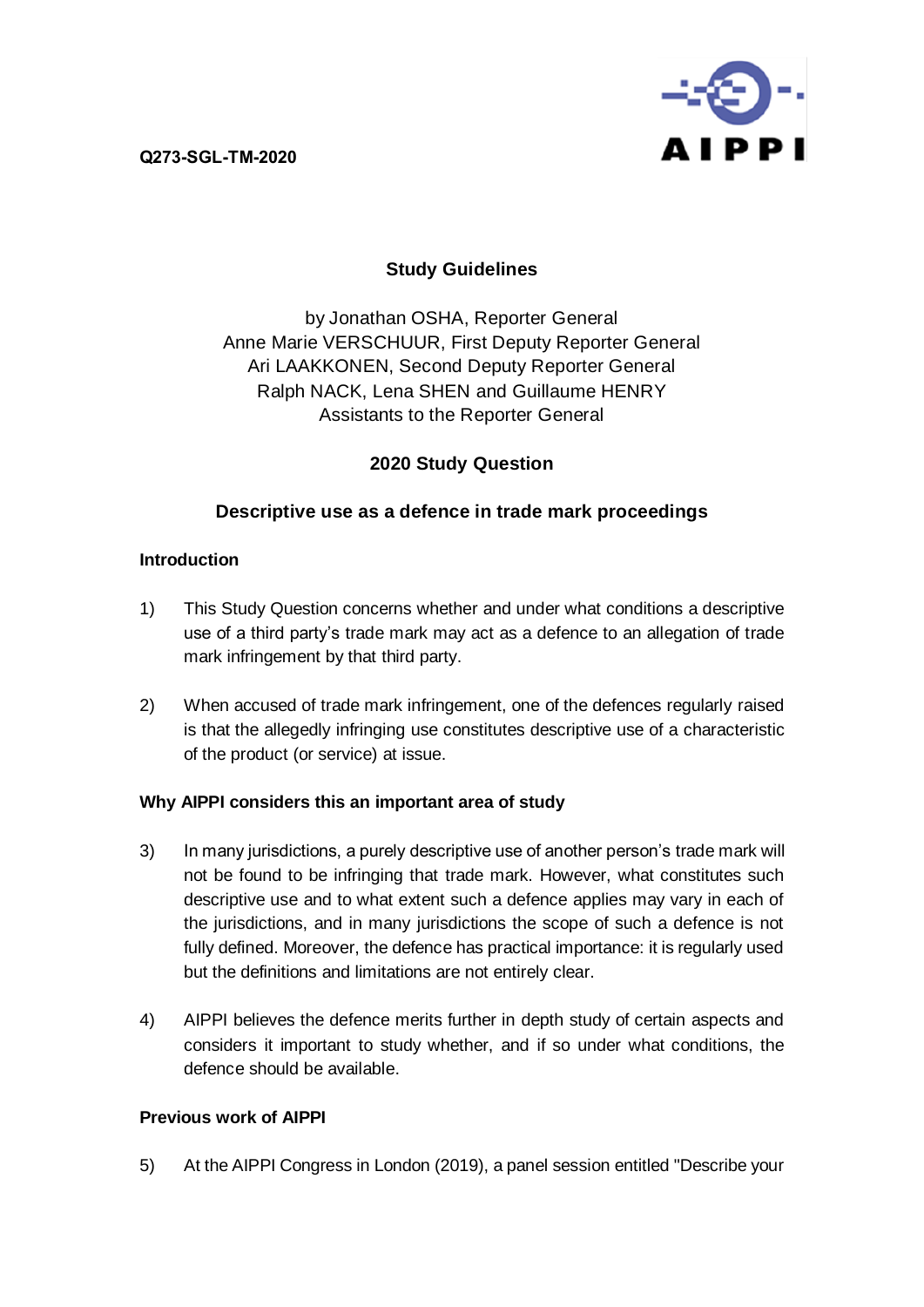best defense: trade mark infringement or not?" explored what constitutes descriptive use and showcased examples from different jurisdictions of cases in which this defence was used.

- 6) In the Resolution on Q195 "Limitations of Trademark Rights" (Singapore, 2007), AIPPI among others resolved that a limitation of the exclusive rights of the trade mark owner should be allowed for the use of a sign corresponding totally or partially to another's trade mark in the course of trade in order to indicate kind, quality, intended purpose, value, geographical origin, time of production/rendering or other characteristics of the goods or the services of a third party, as well as to indicate compatibility of the third party's goods or services with those of the trade mark owner. AIPPI also resolved that such limitation should only be allowed to the extent that use of another's trade mark by a third party:
	- *a) does not cause confusion,*

*b) does not unfairly capitalise on, or take undue advantage of, the reputation of the trademark,*

- *c) is not detrimental to the trademark,*
- *d) does not cause dilution of the trademark,*

*e) does not unfairly disparage the goods or services of the trademark owner, f) does not misrepresent the goods or services of the third party as originating from, endorsed by or being associated with the trademark owner, and g) in the case where the third party use indicates compatibility of the third party's goods or services with those of the trademark owner, cannot reasonably be replaced by other means of indicating compatibility.*

#### **Scope of this Study Question**

- 7) This Study Question seeks to establish whether, and if so under what conditions, a descriptive use of a third party's trade mark may act as a defence to an allegation of trade mark infringement by that third party. It will also explore what kind of evidence may be accepted to support a descriptive use defence.
- 8) In this Study Question, "descriptive use" refers to the use of a sign which concerns a characteristic of the goods or services at issue.
- 9) Any defence that the use at issue constitutes decorative use, comparative advertising or use of one's own name is outside the scope of this Study Question. Also defences based on fundamental rights (e.g. freedom of expression) are out of scope.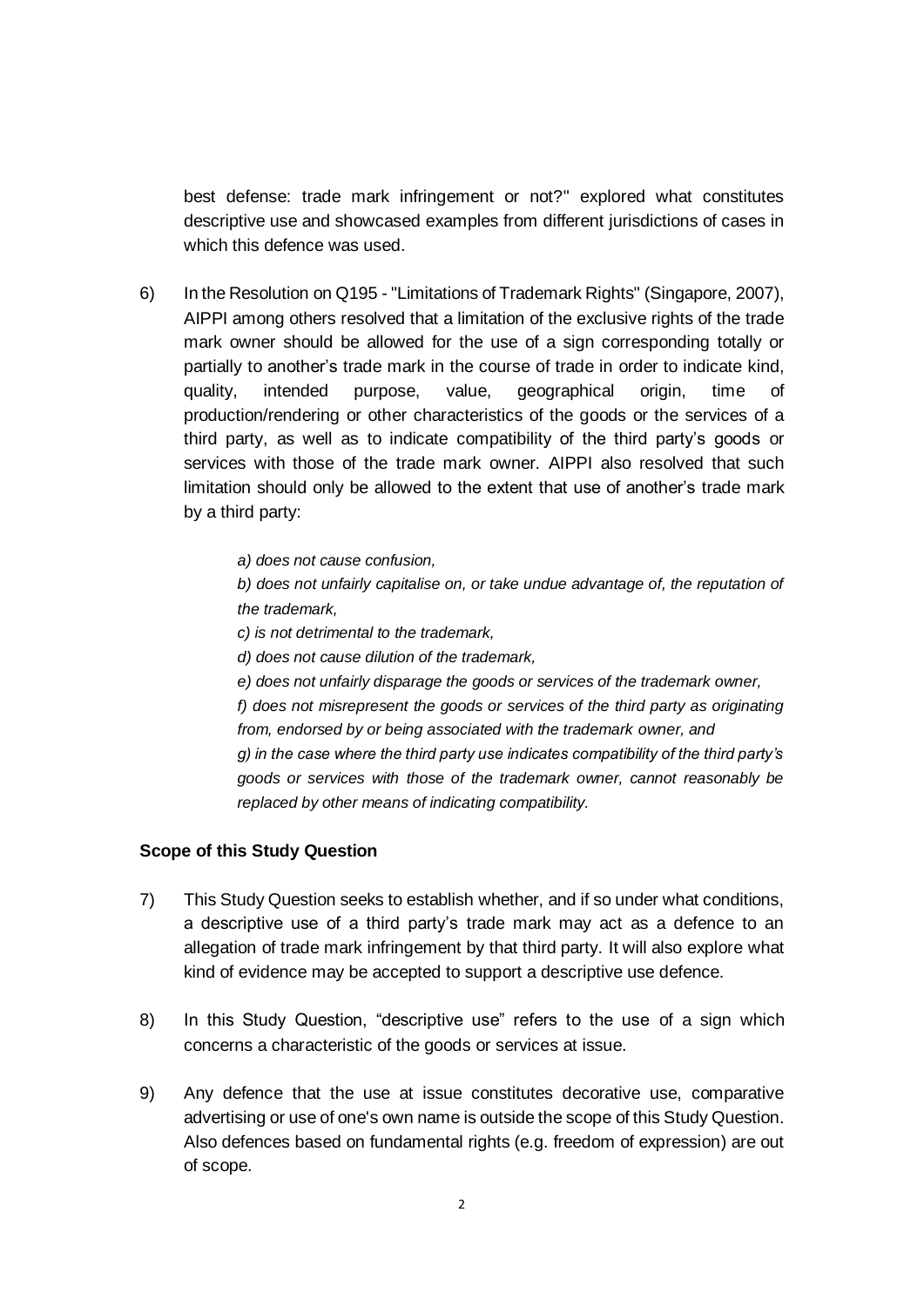10) This Study Question is limited to the descriptive use defence in the context of trade mark infringement proceedings, whether before a court or an administrative office. Actions based on other grounds (e.g. unfair competition) are outside the scope of this Study Question, as are trade mark invalidity actions.

#### **Discussion**

- 11) In many countries, a descriptive use of a third party's trade mark may act as a defence against an allegation of trade mark infringement.
- 12) In the US, this defence is known as descriptive fair use and it can be argued when the trade mark itself is descriptive in nature and the manner of use by the defendant is purely descriptive.
- 13) In the EU, a trade mark proprietor may not prohibit a third party from using, in the course of trade, signs or indications which are not distinctive or which concern the kind, quality, quantity, intended purpose, value, geographical origin, the time of production of goods or of rendering of the service, or other characteristics of the goods or services. However, the third party can only rely on this defence if the use made by the third party is "*in accordance with honest practices in industrial or commercial matters*". 1
- 14) In CJEU case law, it has been established that the condition of "honest use" constitutes in substance the expression of a duty to act fairly in relation to the legitimate interests of the trade mark owner. The use of the trade mark will not be in accordance with honest practices in industrial and commercial matters if, for example:
	- *it is done in such a manner as to give the impression that there is a commercial connection between the third party and the trade mark owner;*
	- *it affects the value of the trade mark by taking unfair advantage of its distinctive character or repute;*
	- *it entails the discrediting or denigration of that mark; or*

<sup>-</sup><sup>1</sup> Art. 14(1)(b) and (2) EU Trademark Directive (2015/2436). See also Art. 14(1)(b) and (2) EU Trademark Regulation (2017/1001).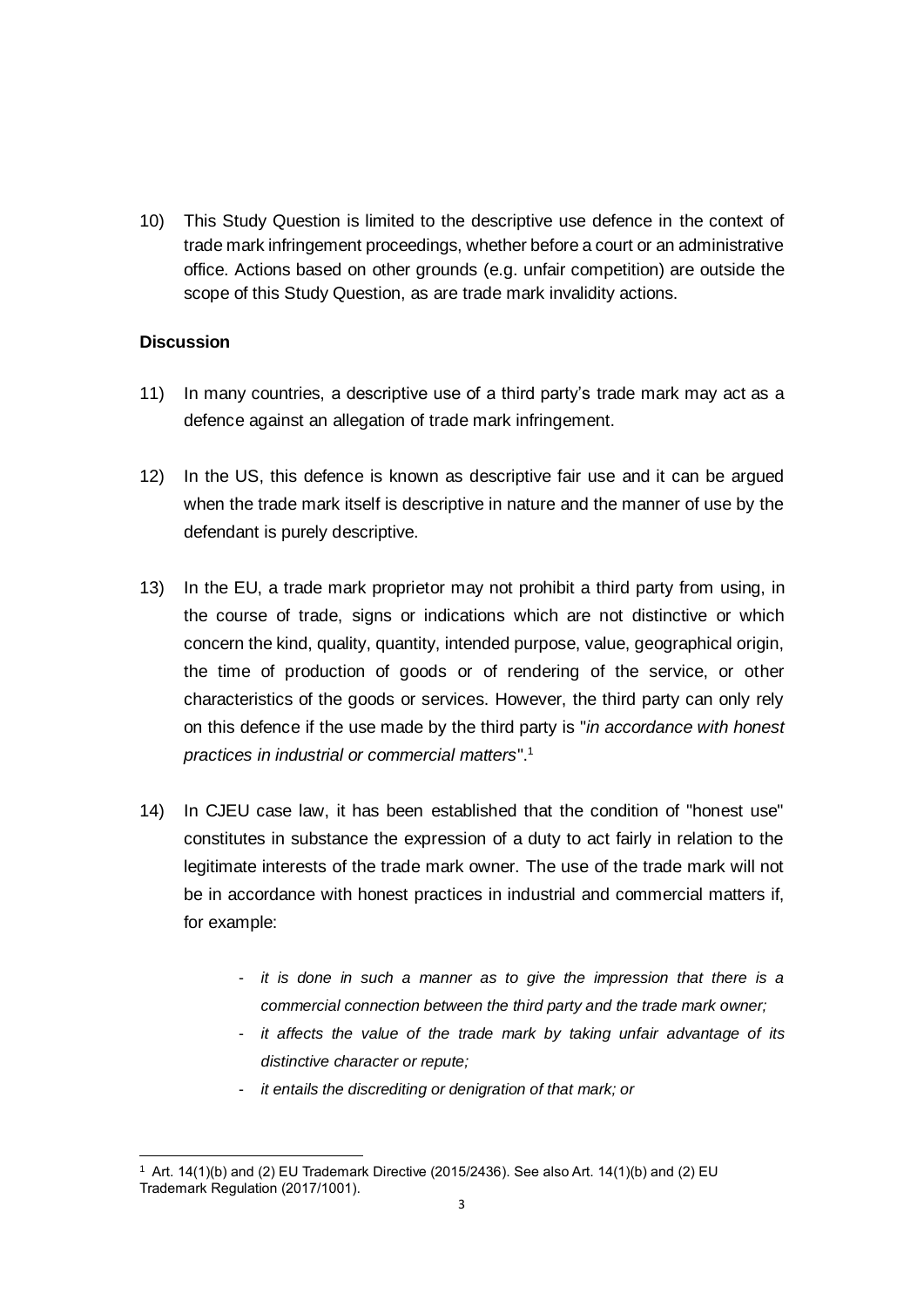- *where the third party presents its product as an imitation or replica of the product bearing the trade mark of which it is not the owner.*<sup>2</sup>
- 15) In China, the Trade mark Law prescribes that the trade mark owner does not have the right to prohibit others from fairly using the generic name of a commodity, or information directly indicating e.g. the quality, main raw materials, functions, purposes or other features of the commodity. An example of a case that addressed the concept of fair use is *WuLiangYe (*五粮液*, literally meaning "five grains liquid") v. QiLiangYe (*七粮液*, literally meaning "seven grains liquid")*, in which the judges of the Beijing Second Intermediate People's Court asserted that descriptive fair use should meet the following conditions: (1) it is only to describe its own products, (2) such a use is honest and fair and (3) it is descriptive use but not trade mark use. <sup>3</sup> These criteria were affirmed by the Beijing High People's Court in the appeal of this case.<sup>4</sup> Later in a similar case, *WuLiangYe (*五粮液*, literally meaning "five grains liquid") v. JiuLiangYe (*九粮液*, literally meaning "nine grains liquid")*, the descriptive use defence of the defendant was not accepted by the court applying the same criteria.<sup>5</sup>

#### *Evidence*

-

16) This Study Question will also explore what kind of evidence may be accepted to support a descriptive use defence.

#### *Types of proceedings*

17) Different proceedings may be available in case of trade mark infringement. If the descriptive use defence is available against allegations of trade mark infringement, a follow-up question would be whether such a defence is available in all types of proceedings or whether it is limited to certain types of proceedings.

<sup>2</sup> See CJEU 17 March 2005, C-228/03 (*Gillette*), see among others paras. 42 ff. (with reference to other CJEU decisions).

<sup>&</sup>lt;sup>3</sup> Beijing Second Intermediate People's Court [2011] (WuLiangYe v. QiLiangYe, decision reference: (2011)[二中民初字第](https://www.iphouse.cn/cases/list.html?rawdata=(2011)二中民初字第3314号) 3314 号).

<sup>4</sup> Beijing High People's Court [2011] (WuLiangYe v. QiLiangYe, decision reference: (2011)[高民终字第](https://www.iphouse.cn/cases/list.html?rawdata=(2011)高民终字第3898号) [3898](https://www.iphouse.cn/cases/list.html?rawdata=(2011)高民终字第3898号) 号).

<sup>5</sup> Final decision was made by the Supreme Court of China in 2019 (WuLiangYe v. JiuLiangYe, decision reference: (2017)最高法民再 234 号).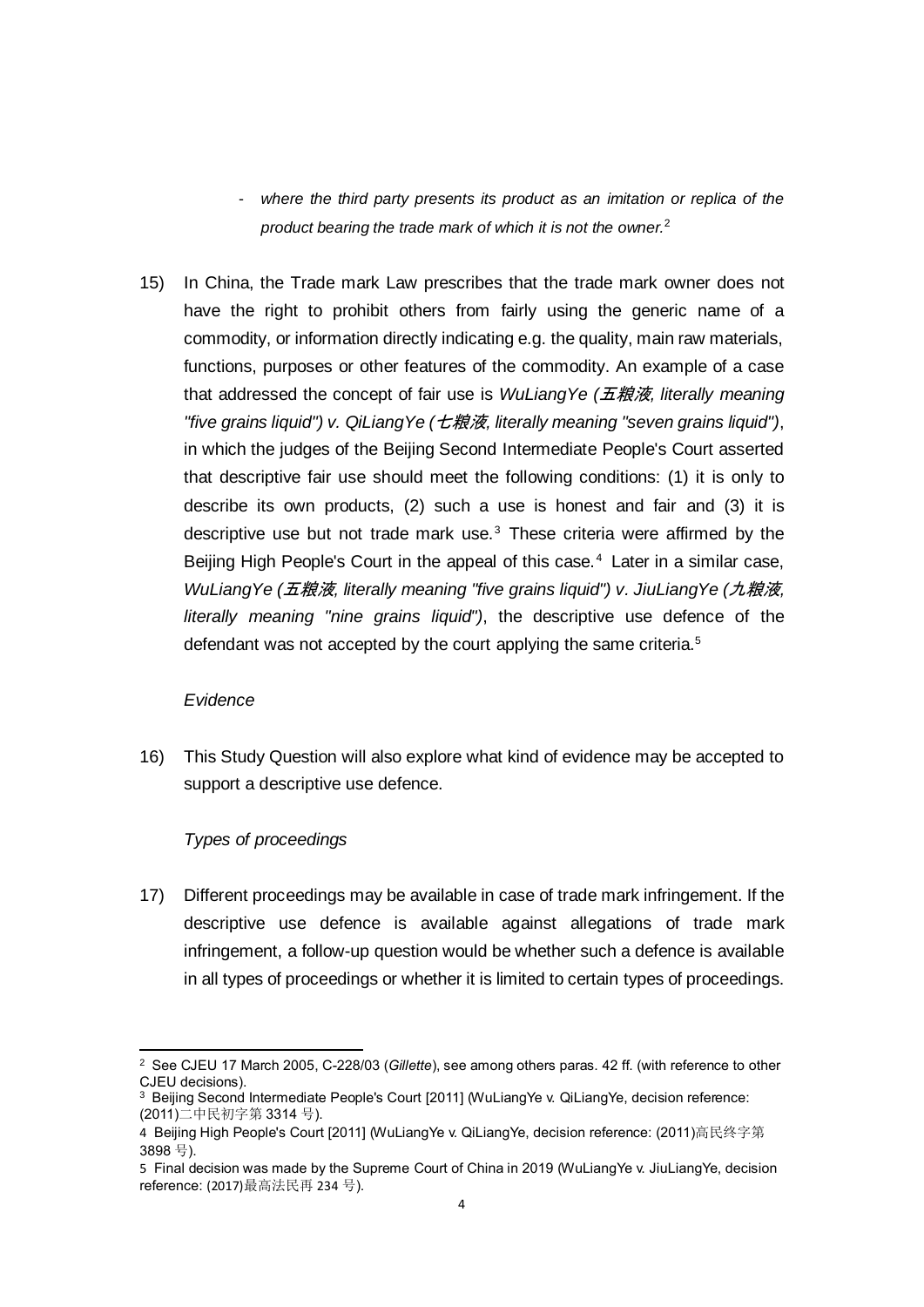*You are invited to submit a Report addressing the questions below. Please refer to the 'Protocol for the preparation of Reports'.*

### **Questions**

### **I. Current law and practice**

*Please answer the below questions with regard to your Group's current law and practice.*

1) a) May a descriptive use<sup>6</sup> of a third party's trade mark act as a defence to an allegation of trade mark infringement by that third party? Please answer YES or NO.

b) Are there specific statutory provisions in your law governing this defence? Please answer YES or NO.

c) If the answer to Q1)b) is YES, what does/do the statutory provision(s) state?

*If you have answered NO to Q1)a), please skip Q2)-Q6) and proceed to Q7); If you have answered YES to Q1)a), please proceed to Q2).*

- 2) Is this defence only available as a defence in respect of word trade marks?
- 3) Under what conditions may a descriptive use of a third party's trade mark act as a defence to an allegation of trade mark infringement by that third party?
- 4) a) In order for the defence to succeed, must the use be "honest", "fair" or an equivalent thereof? Please answer YES or NO.

b) If the answer to Q4)a) is YES, what factors are taken into account when assessing this requirement? Please tick the boxes as applicable.

- $\Box$  the reputation of the invoked trade mark
- □ the use affects the value of the invoked trade mark by taking unfair advantage of its distinctive character or reputation
- $\Box$  the use gives the impression that there is a commercial connection with the trade mark owner
- □ the use discredits or denigrates the invoked trade mark

<sup>-</sup> $6$  In this question as well as the following questions "descriptive use" concerns the use as defined above in para. 8.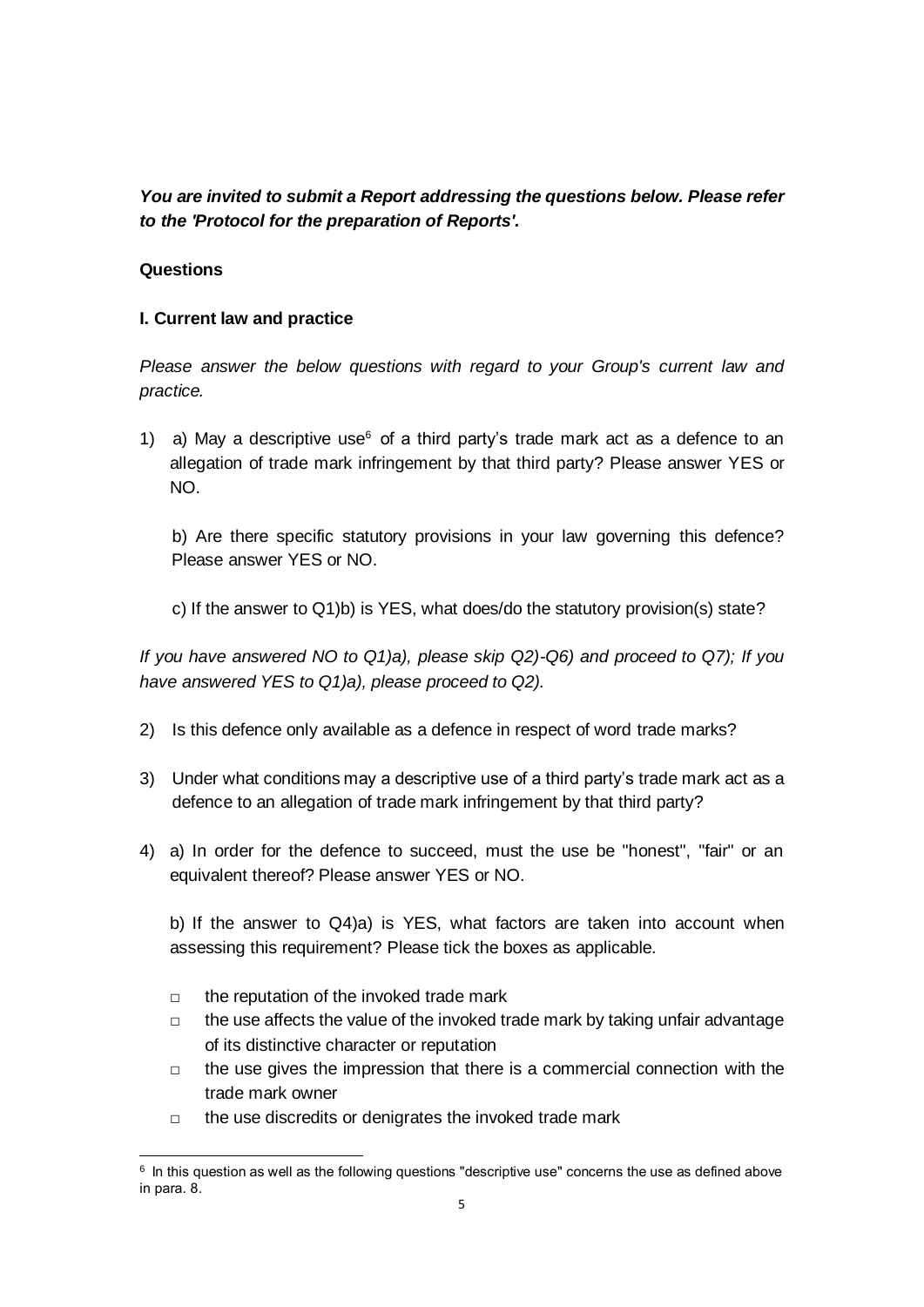- $\Box$  the product is presented as an imitation or replica of the product bearing the invoked trade mark
- □ the way the sign is used, namely ……………
- $\Box$  the party invoking the defence was aware of the invoked trade mark
- □ other, namely ………………
- 5) What kind of evidence may be accepted to support the defence?
- 6) In what types of proceedings concerning trade mark infringement can the defence be invoked? Please tick the boxes as applicable.
	- □ court proceedings (civil)
	- □ court proceedings (administrative)
	- □ court proceedings (criminal)
	- □ IP office
	- □ other, namely ………………

# **II. Policy considerations and proposals for improvements of your Group's current law**

- 7) Could any of the following aspects of your Group's current law or practice relating to the descriptive use defence against an allegation of trade mark infringement be improved? If YES, please explain.
	- a) whether a descriptive use of a third party's trade mark can act as a defence to an allegation of trade mark infringement by that third party and if so, whether this applies only to word trade marks
	- b) under what conditions a descriptive use of a third party's trade mark may act as a defence to an allegation of trade mark infringement by that third party
	- c) whether, in order for the defence to succeed, the use must be "honest", "fair" or an equivalent thereof
	- d) the kind of evidence that may be accepted to support the defence
	- e) the types of proceedings concerning trade mark infringement in which the defence can be invoked
- 8) Are there any other policy considerations and/or proposals for improvement to your Group's current law falling within the scope of this Study Question?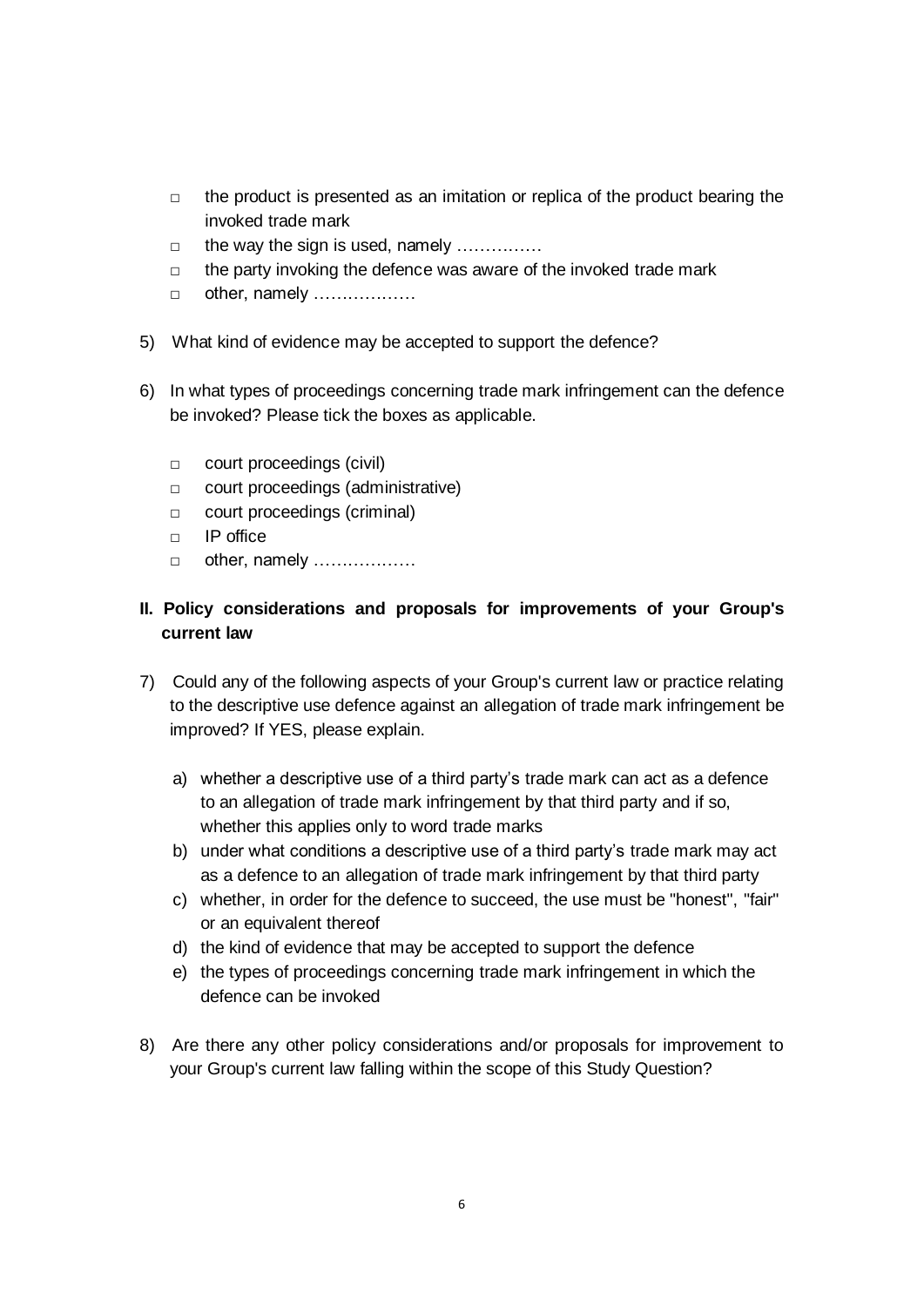### **III. Proposals for harmonization**

*Please consult with relevant in-house / industry members of your Group in responding to Part III.*

9) Do you believe that there should be harmonization in relation to the descriptive use defence against an allegation of trade mark infringement?

*If YES, please respond to the following questions without regard to your Group's current law or practice.*

*Even if NO, please address the following questions to the extent your Group considers your Group's current law or practice could be improved.*

- 10) Should a descriptive use of a third party's trade mark act as a defence to an allegation of trade mark infringement by that third party? Please answer YES or NO.
- 11) Should this defence only be available as a defence in respect of word trade marks?
- 12) Under what conditions should a descriptive use of a third party's trade mark act as a defence to an allegation of trade mark infringement by that third party?
- 13) a) In order for the defence to succeed, should the use be "honest", "fair" or an equivalent thereof? Please answer YES or NO.

b) If the answer to Q13)a) is YES, what factors should be taken into account when assessing this requirement? Please tick the boxes as applicable.

- $\Box$  the reputation of the invoked trade mark
- $\Box$  the use affects the value of the invoked trade mark by taking unfair advantage of its distinctive character or reputation
- $\Box$  the use gives the impression that there is a commercial connection with the trade mark owner
- □ the use discredits or denigrates the invoked trade mark
- $\Box$  the product is presented as an imitation or replica of the product bearing the invoked trade mark
- $\Box$  the way the sign is used, namely  $\ldots$ .........
- $\Box$  the party invoking the defence was aware of the invoked trade mark
- □ other, namely ………………